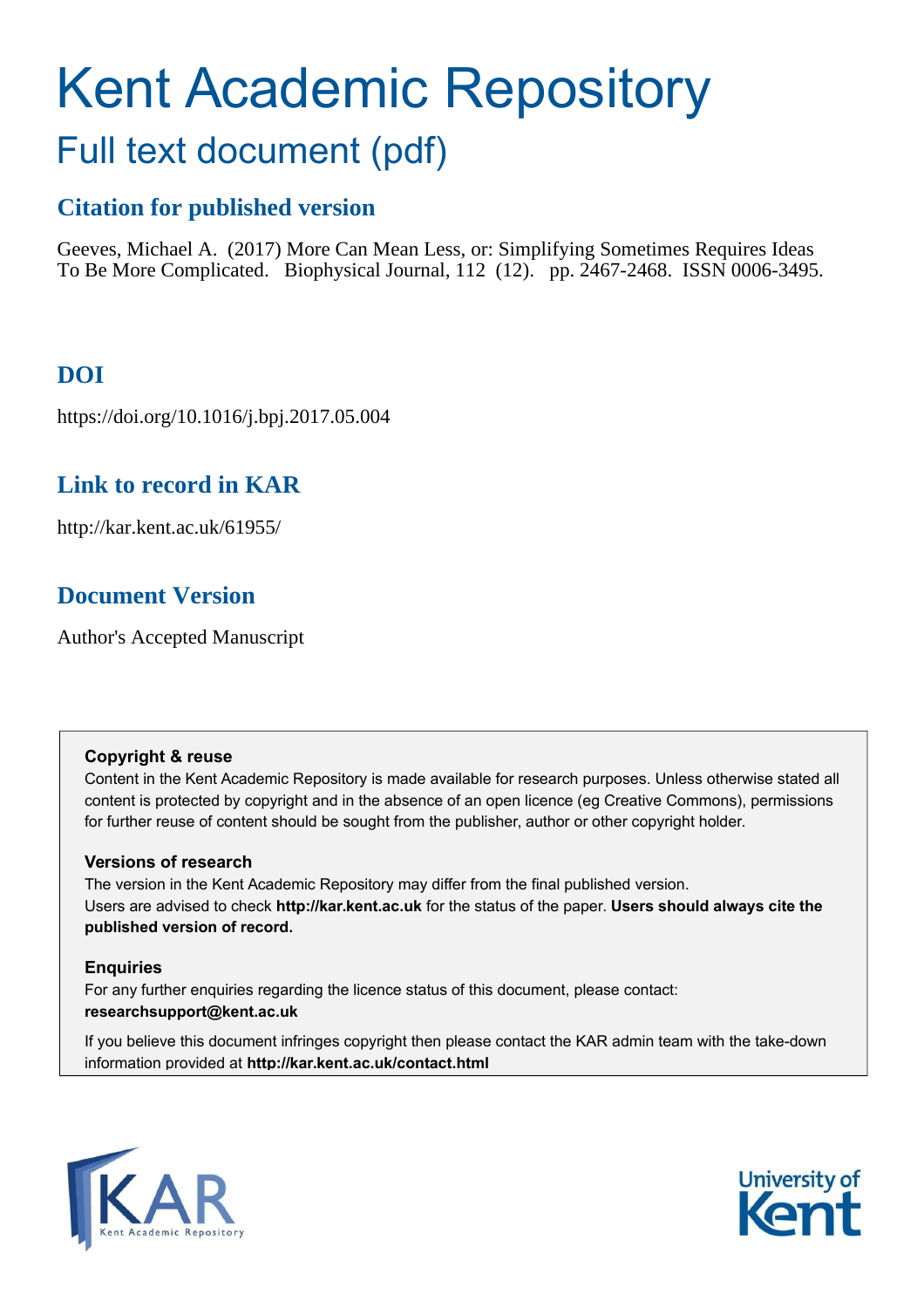#### More Can Mean Less,

#### Or- Simplifying sometimes requires ideas to be more complicated

#### Michael A Geeves,

#### School of Biosciences, University of Kent, Canterbury, UK

#### m.a.geeves@kent.ac.uk

In 1984 I was lucky enough to gain one of the first Royal Society University Fellowships which had been established because, at this time, there were very few academic jobs available in the UK university system. This allowed me to work on longer-term problems, and by 1993, I was reaching the end of 10 years of the Fellowship at the University of Bristol. As outlined by Bill Lehman, I had worked over the period of my Fellowship to establish a 2- or 3-step process by which myosin docked onto actin. The ideas were originally set out in 1984<sup>1</sup>, but collecting the evidence to fully support the idea went on long after the publication of the paper<sup>2</sup>. Prior to this work, there were two contrasting views on the actin myosin ATPase – the Lymn-Taylor model<sup>3</sup> and the Eisenberg view<sup>4</sup> and all three models were used and debated throughout the 1980's.

Our 1984 model had implications for the calcium regulation of the actin myosin interaction and a new project on this regulation was initiated by a PhD student, Dave Halsall. Dave established a way of modelling the cooperative binding of S1 to actin by assuming that tropomyosin only blocked the A to R -state isomerisation (see the first scheme in Lehman's commentary), which was controlled by equilibrium constant  $K_2$ <sup>5</sup>. This model explained how larger values of  $K_2$  (determined by the nucleotide; ADP, ADP + Pi or ATP present in the myosin binding pocket) resulted in a more effective displacement of tropomyosin from the blocking position by myosin. The elements were then all in place to solve the whole problem in 1987. However, the ideas and approach were not universally welcomed. Others were promoting different ideas <sup>6</sup>; the model was quite complex, not easily understood, and the implications of a two-step binding of myosin binding to actin was not widely appreciated.

When Danny McKillop joined the group as a PhD student, he improved the methods used to measure myosin binding to actin and the precision with which the model could be defined. His work revealed anomalies in the data; specifically, that the equilibrium binding constants derived from equilibrium binding and kinetic binding measurements could not be made to agree. The better the measurements became, the clearer the anomalies. Danny pointed out that allowing for three states of the actin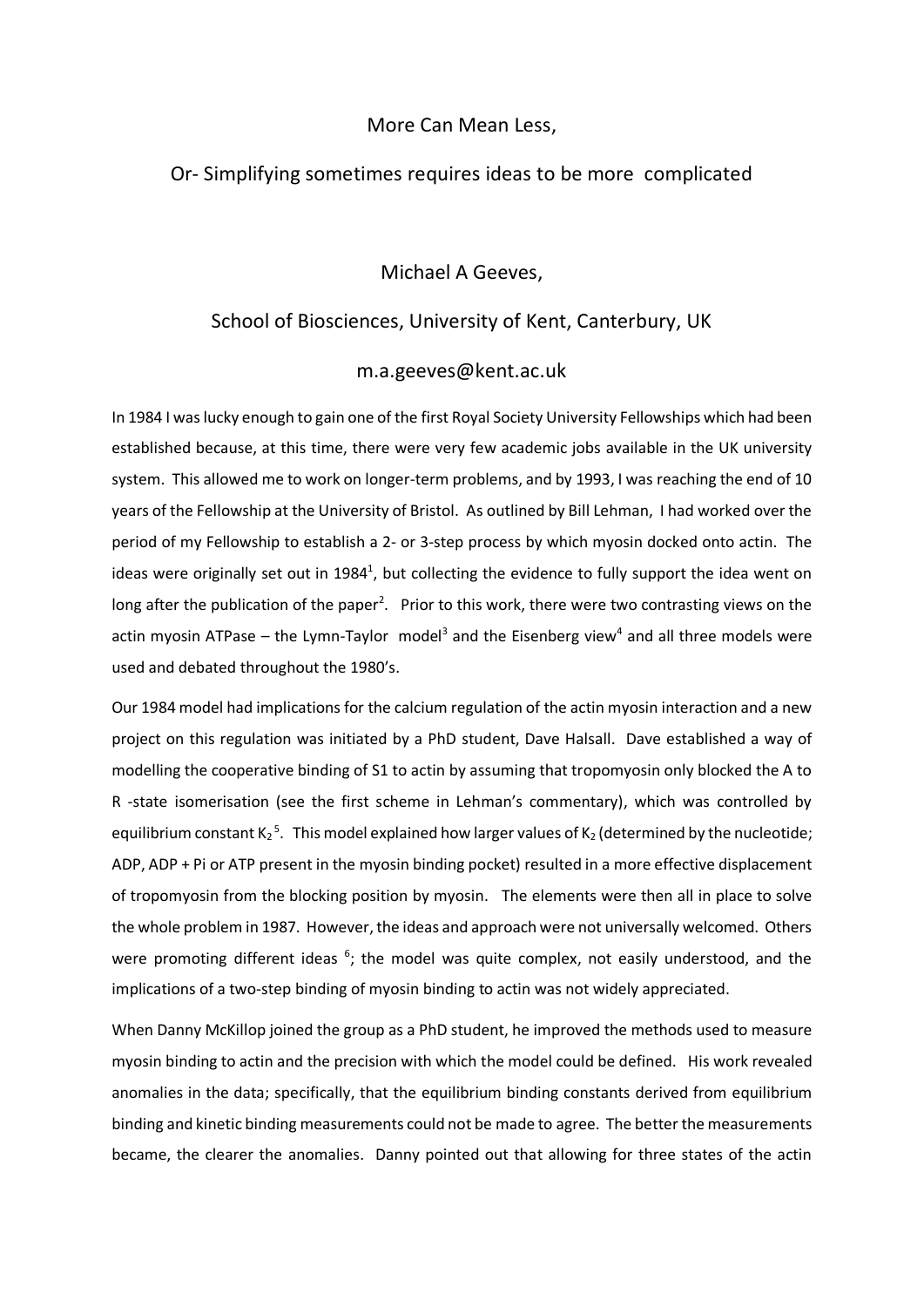filament would resolve the problem, but I was reluctant to entertain this idea. I had spent 10-years trying to convince the muscle community about the two or three state docking of myosin to actin and 5-years arguing that the docking model together with a two-state model of the thin filament could account for the cooperativity in myosin binding to thin filament. Adding one more state felt like a step too far, and the general rule for any modelling is that you don't add a new state unless all other possibilities have been eliminated.

Bill Lehman refers to me generously as "a simplifier par excellence". This did not feel like my reputation at the time. The Lymn & Taylor actomyosin ATPase model had 4-states, and the Eisenberg model 6-states. The Geeves, Goody Gutfreund model had 12-states, and this seemed complex - or even too complex for many observers. Ralph Yount, when summarizing a late 1980's Gordon conference commented that the early USA had only 13 states but eventually needed 50 states to unify the whole country. Now myosin ATPase models appeared to be heading towards a similar number of states! The idea of introducing yet more states into the models was not attractive. Luckily Danny McKillop persisted with the idea and eventually we sat down to work through the model in detail. What happened then is what happens when a model comes together, lots of contradictory evidence suddenly all makes sense and everything seems to fit: one of the rare *eureka moments* that makes scientific discovery so special.

When introduced, the names *Blocked-Closed-Open* caused some confusion as to the precise meaning. The *Blocked-state* was already well established. The opposite of *Blocked* was *Open* and already in common use. We needed a name for the third state that was not quite so "turned off" as *Blocked*. For inspiration we turned to Napoleon, who it is claimed referred to the British as "a nation of shopkeepers" (and indeed our recently replaced Prime Minister at that time, Mrs Thatcher, was famously the daughter of a small town grocer). Small shops will normally have a sign on the door which can be flipped to read either *OPEN* or *CLOSED*. *Closed* does not necessarily mean the shop is no longer open for business rather the shopkeeper may have just popped next door. At the end of the day the metal shutters are drawn down and padlocked; the entrance to the shop is now firmly *Blocked*. Hence our use of the terms *Blocked/Closed/Open* These terms were later modified to be Blocked/Calcium-induced /Myosin-induced (B/C/M) based on the three positions observed for tropomyosin on the surface of actin in structural studies.

The model was quite slow be taken up, as can be seen in the citation record, except by a few like Sam Lehrer who was very quick to see the implications of what we had proposed and became a great advocate of the model, a great collaborator and friend. The ideas in the model did gradually take hold because it had such great power to explain many different contradictory experimental details from both purified proteins and work in contracting muscle fibres. But it was not until the publication